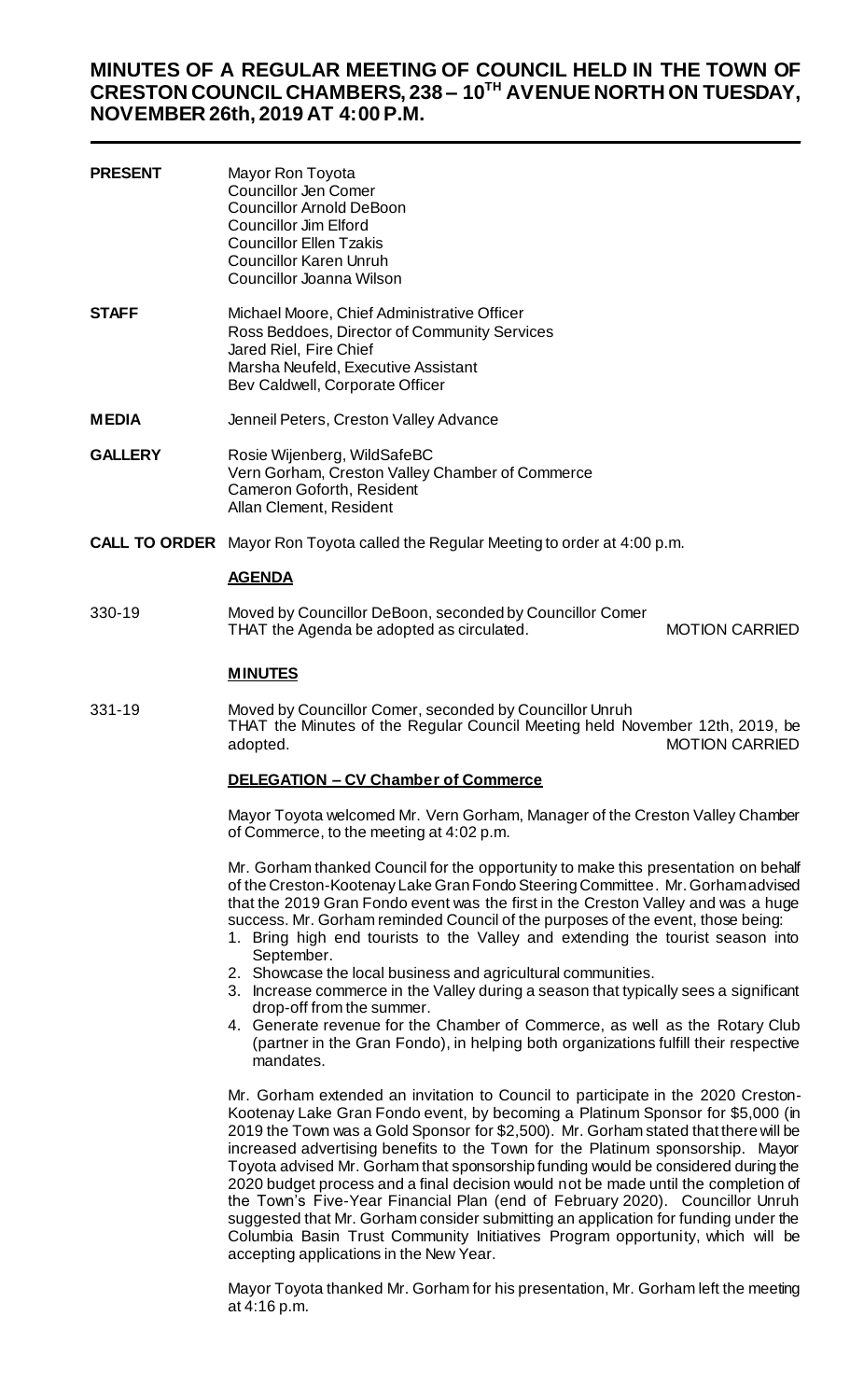# **DELEGATION – WildSafeBC**

Mayor Toyota welcomed Ms. Rosie Wijenberg, Community Coordinator, Selkirk-Purcells WildSafeBC, to the meeting at 4:16 p.m.

Ms. Wijenberg stated that WildSafeBC is the provincial leader in preventing conflict with wildlife through collaboration, education and community solutions. The goal of WildSafeBC is to keep wildlife wild and communities safe. Ms. Wijenberg identified the area in which she has been working over the past year, which included the Town of Creston. With the funding that the Town provides for the Program, she has been able to spend in excess of 200 hours within the Town conducting public education by door to door visitations; a garbage tagging initiative (residential garbage that is put out for collection the night before collection day instead the day of collection); visiting on three occasions to Adam Robertson Elementary School, providing education under the WildSafeBC Rangers Youth Program; and more.

Councillor DeBoon (a former Conservation Officer) expressed his support of the WildSafeBC program, stating that WildSafeBC has provided good service to the community through education and is much appreciated by the Conservation service personnel. Councillor DeBoon advised that unpicked fruit was always a major problem as being a wildlife attractant.

Ms. D. Magrum asked if electric fencing was a viable method of bear control. Ms. Wijenberg stated that electric fencing, when done right, is very effective for bear control and that there is funding assistance available to install this fencing.

Councillor Comer asked what the Town can do with respect to the rat problem. Ms. Wijenberg advised that the Town can provide information to the public through brochures, notices, etc. on ways the residents can help control the problem, i.e. open garbage is an issue.

Mayor Toyota thanked Ms. Wijenberg for her presentation.

### **ITEMS OF BUSINESS**

#### **2020 Creston-Kootenay Lake Gran Fondo**

332-19 Moved by Councillor Tzakis, seconded by Councillor Unruh THAT the presentation by the Creston Valley Chamber of Commerce, regarding the 2020 Creston-Kootenay Lake Gran Fondo event and request for sponsorship from the Town of Creston, be received.

# **WildSafeBC**

333-19 Moved by Councillor Tzakis, seconded by Councillor Wilson THAT the presentation by WildSafeBC, reporting out on the status of the 2019 WildSafeBC activities within the Creston Valley area, and specifically within the Town<br>of Creston. be received. MOTION CARRIED of Creston, be received.

#### **Columbia River Treaty Review**

334-19 Moved by Councillor Unruh, seconded by Councillor Comer THAT the invitation from the Columbia River Treaty Local Governments Committee, seeking comments on the draft recommendations to the Federal and Provincial Governments with respect to a review of the Columbia River Treaty, be received.

MOTION CARRIED

#### **City of Victoria – Request for Support of Resolutions**

335-19 Moved by Councillor Unruh, seconded by Councillor DeBoon THAT the request from the City of Victoria, seeking support of resolutions with respect to Safer Drug Supply to Save Lives and Observed Inhalation Sites for Overdose Prevention, be received.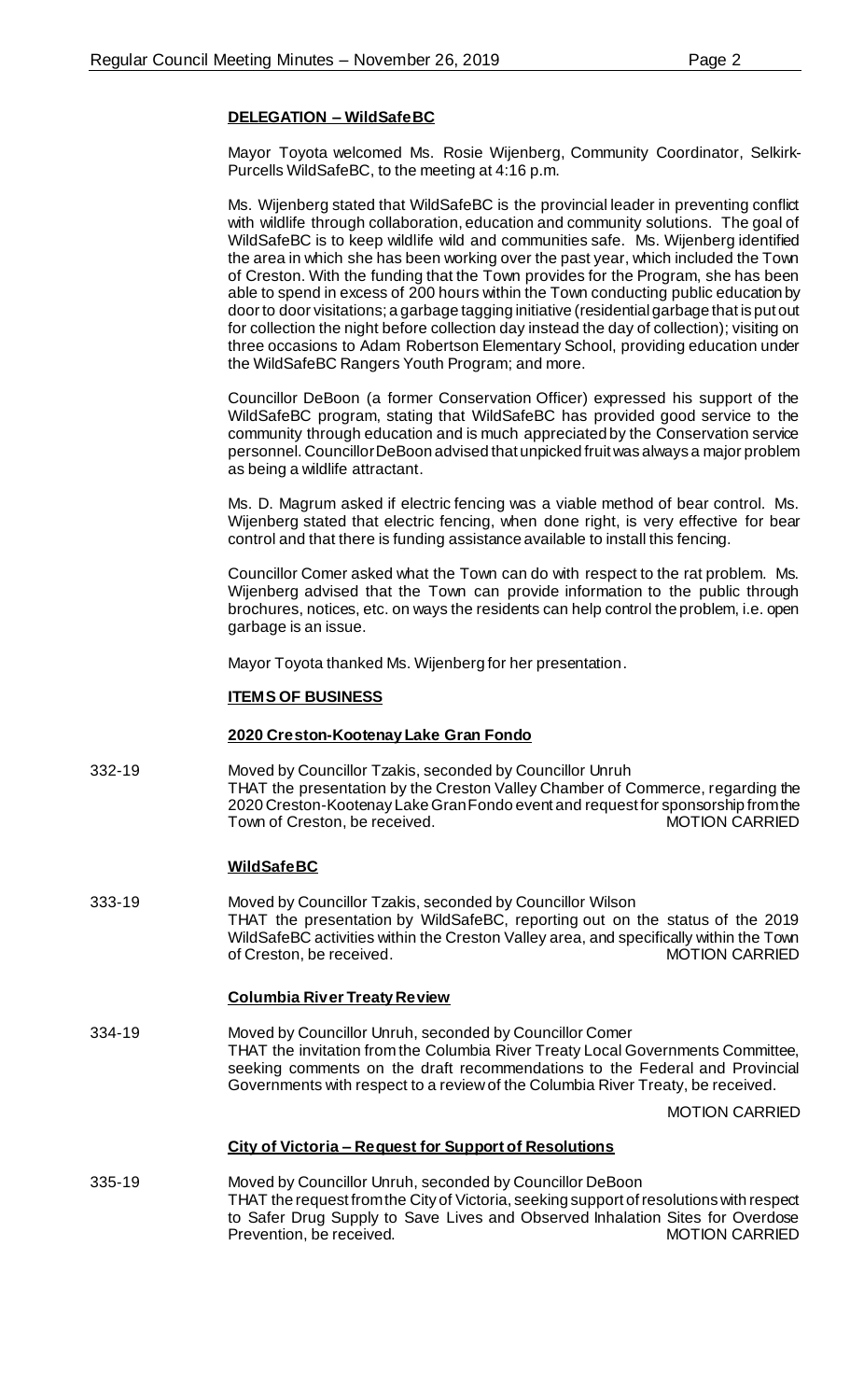#### **Discretionary Grant Applications**

#### 336-19 Moved by Councillor Tzakis, seconded by Councillor Comer

THAT the requests for Discretionary Grant funding from the Creston Ministerial Association (for the 2019 Food Hamper Program), the Prince Charles Secondary School Senior Girls Volleyball Team and the Prince Charles Secondary School Senior Boys Volleyball Team, be received; THAT Council authorizes a donation of \$1,000.00 from Council's Discretionary Grant budget to the Creston Ministerial Association towards the 2019 Christmas Hamper Program; \$1,000.00 from Council's Discretionary Grant budget to the Creston Gleaners Food Bank; \$500.00 to the Prince Charles Secondary School Senior Girls Volleyball Team, to assist with travel expenses to attend the Provincial Championships in Vernon, BC, with \$250.00 being allocated from Council's Discretionary budget and \$250.00 being allocated from the Mayor's Contingency budget; and \$500.00 to the Prince Charles Secondary School Senior Boys Volleyball Team, to assist with travel expenses to attend the Provincial Championships in Langley, BC, with funds to be allocated from the Mayor's Contingency budget. The continues of the MOTION CARRIED

#### **UBCM Grant – Regional FireSmart Program**

337-19 Moved by Councillor Elford, seconded by Councillor Comer THAT the Request for Decision from the Chief Administrative Officer, regarding a funding opportunity under the UBCM Community Resiliency Investment Grant program, be received; THAT Council authorizes the Regional District of Central Kootenay to submit an application on behalf of the Town of Creston, in the amount of \$25,000.00, to the Union of BC Municipalities under the Community Resiliency Investment Grant program, with respect to the Regional FireSmart Program; AND FURTHER, THAT Council approves the Regional District of Central Kootenay receiving and managing any funds received from the Union of BC Municipalities with respect to the application for funding under the Community Resiliency Investment Grant for the Regional FireSmart Program, on behalf of the Town of Creston. MOTION CARRIED

#### **APPOINT BYLAW ENFORCEMENT OFFICER**

Rescinded Sept. 8, 2020 by Resolution No. 283-20

338-19 Moved by Councillor Comer, seconded by Councillor DeBoon THAT the Request for Decision from the Chief Administrative Officer, regarding the appointment of a Bylaw Enforcement Officer, be received; THAT under the Police Act of British Columbia, Part 36, Council appoints Lisa Folvik, Public Safety Compliance Officer, as a Bylaw Enforcement Officer for the Town of Creston and is provided the authority to enforce all municipal bylaws enacted by the Town of Creston.

MOTION CARRIED

#### **New Business**

No new business at this time.

#### **REPORTS OF REPRESENTATIVES**

Councillor DeBoon reported on his attendance at Creston Valley Regional Airport Society and Regional District of Central Kootenay Resource Recovery meetings.

Councillor Elford reported on his attendance at a Coffee Talk session, a meeting with Canfor with respect to a timber supply area, and the Grand Opening of the Creston Valley Youth Centre.

Councillor Tzakis reported on her attendance at the 7th Siding Festival of Film event and the Creston Valley Chamber of Commerce Board meeting.

Councillor Unruh reported on her attendance at a Winterfest / Santa Parade meeting.

Councillor Wilson reported on her attendance at a 7<sup>th</sup> Siding Festival of Film event, the Creston Library Board and Creston Valley Arts Council meetings.